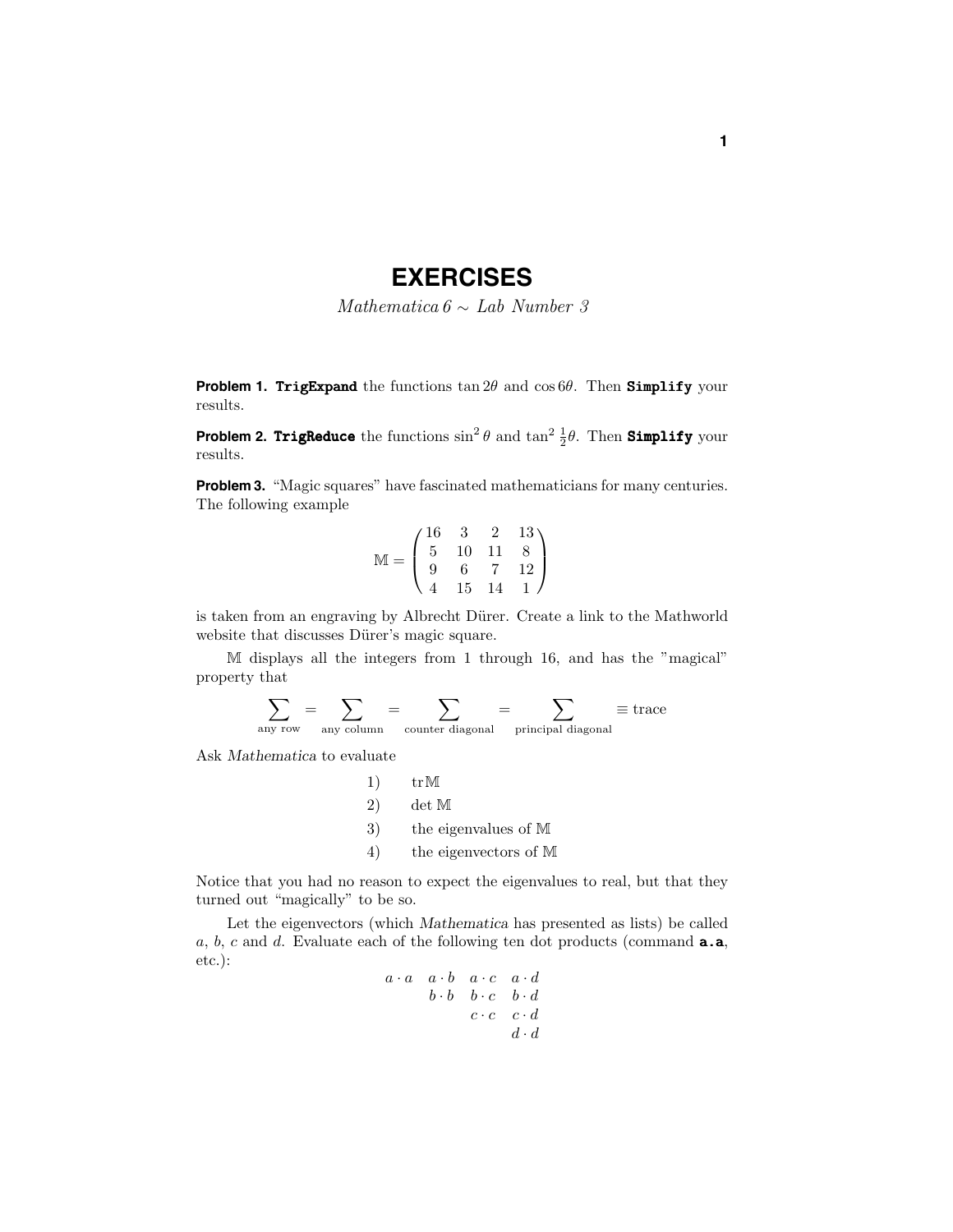What do you conclude about the relation of *d* to *a*, *b* and *c*?

Look finally to the validity of each of the four claims that

 $(matrix)(eigenvector) = (eigenvalue)(eigenvector)$ 

**Problem 4.** Here is a "Latin square" (each row and each column presents a permutation of  $\{1, 2, 3, 4\}$ :

$$
\mathbb{L}_1 = \begin{pmatrix} 1 & 2 & 3 & 4 \\ 2 & 1 & 4 & 3 \\ 4 & 3 & 1 & 2 \\ 3 & 4 & 2 & 1 \end{pmatrix}
$$

Create a link to the Wikipedia website that discusses Latin squares.

Evaluate det  $\mathbb{L}_1$  and list the eigenvalues of  $\mathbb{L}_1$ .

**Problem 5.** The following Latin square

|  |  | $\begin{array}{cccc} \prime 1 & 4 & 2 & 5 & 3 \\ 4 & 2 & 5 & 3 & 1 \\ 2 & 5 & 3 & 1 & 4 \\ 5 & 3 & 1 & 4 & 2 \\ \sqrt{3} & 1 & 4 & 2 & 5 \end{array}$ |
|--|--|-------------------------------------------------------------------------------------------------------------------------------------------------------|

is distinguished by (among other properties) its symmetry about the principal diagonal...on which grounds we are assured that the eigenvalues must be real. Evaluate det  $\mathbb{L}_2$  and list the eigenvalues of  $\mathbb{L}_2$ . Use **N[%]** to list approximate numerical values of the eigenvalues (which *Mathematica* prefers to give exactly, when it can).

**Problem 6.** Now introduce (in the <sub>22</sub> place) one small symmetry-preserving typo into the description of the preceding matrix, writing

$$
\mathbb{L}_3 = \begin{pmatrix} 1 & 4 & 2 & 5 & 3 \\ 4 & 3 & 5 & 3 & 1 \\ 2 & 5 & 3 & 1 & 4 \\ 5 & 3 & 1 & 4 & 2 \\ 3 & 1 & 4 & 2 & 5 \end{pmatrix}
$$

Evaluate  $\det \mathbb{L}_3$  and list the eigenvalues of  $\mathbb{L}_3$ ; you find that *Mathematica*, confronted with the solution of a quintic, responds unhelpfully to the latter command. See how Mathematica responds now to the command N[ % ]

Compare those results with the results produced by the commands CharacteristicPolynomial $[L_3,x]$  $spectrum=x/.\text{NSolve}$ [% == 0, x]

Notice that this little exercise—mere child's play for *Mathematica*—involves labor you certainly would not want to undertake by hand!

**2**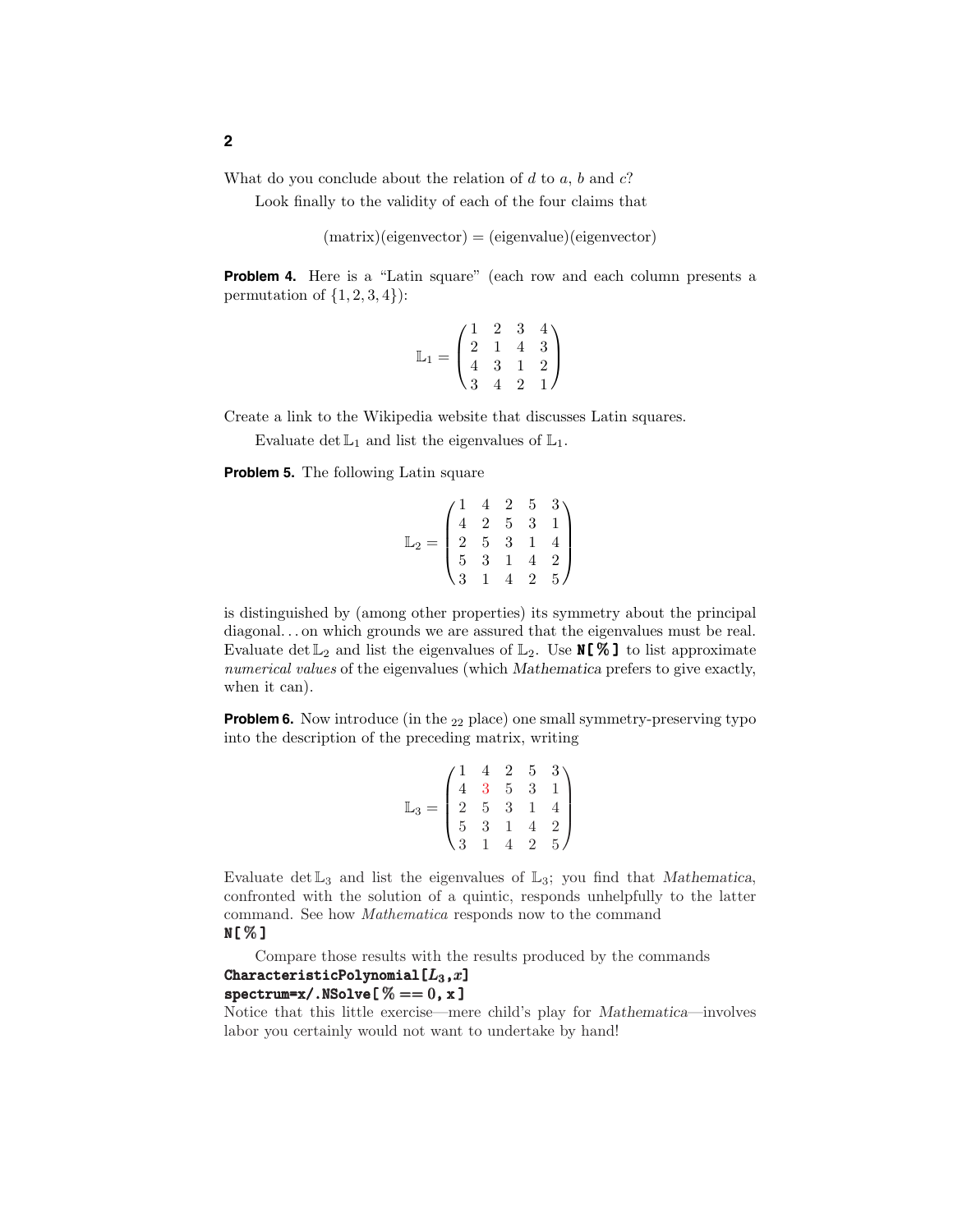**Problem 7.** In the theory of one-dimensional crystals one encounters highdimensional symmetric matrices of the form

|  | $\it a$          | b              | 0                | 0                | 0                | 0                | 0                | 0                | $\theta$         | 0                | 0                | 0                | $\theta$         | 0                | $\overline{0}$   | 0                |
|--|------------------|----------------|------------------|------------------|------------------|------------------|------------------|------------------|------------------|------------------|------------------|------------------|------------------|------------------|------------------|------------------|
|  | $\boldsymbol{b}$ | $\overline{a}$ | b                | 0                | 0                | 0                | $\theta$         | 0                | $\overline{0}$   | 0                | 0                | 0                | 0                | $\overline{0}$   | $\overline{0}$   | $\overline{0}$   |
|  | $\overline{0}$   | b              | $\boldsymbol{a}$ | $\boldsymbol{b}$ | 0                | $\overline{0}$   | $\overline{0}$   | $\overline{0}$   | $\overline{0}$   | 0                | $\overline{0}$   | 0                | $\overline{0}$   | $\overline{0}$   | $\overline{0}$   | $\overline{0}$   |
|  | $\overline{0}$   | $\theta$       | b                | $\overline{a}$   | b                | $\overline{0}$   | $\overline{0}$   | $\overline{0}$   | $\overline{0}$   | $\overline{0}$   | 0                | 0                | $\overline{0}$   | $\theta$         | $\overline{0}$   | $\overline{0}$   |
|  | $\overline{0}$   | $\overline{0}$ | $\theta$         | $\boldsymbol{b}$ | $\boldsymbol{a}$ | $\boldsymbol{b}$ | $\overline{0}$   | $\overline{0}$   | $\overline{0}$   | $\overline{0}$   | $\overline{0}$   | 0                | $\overline{0}$   | $\overline{0}$   | $\overline{0}$   | $\overline{0}$   |
|  | $\overline{0}$   | $\overline{0}$ | $\overline{0}$   | 0                | $\boldsymbol{b}$ | $\alpha$         | $\boldsymbol{b}$ | $\boldsymbol{0}$ | $\overline{0}$   | 0                | $\overline{0}$   | 0                | $\overline{0}$   | $\overline{0}$   | $\overline{0}$   | $\boldsymbol{0}$ |
|  | $\overline{0}$   | $\theta$       | $\overline{0}$   | $\overline{0}$   | $\overline{0}$   | $\boldsymbol{b}$ | $\boldsymbol{a}$ | $\boldsymbol{b}$ | $\overline{0}$   | $\overline{0}$   | $\overline{0}$   | 0                | $\overline{0}$   | $\overline{0}$   | $\overline{0}$   | $\overline{0}$   |
|  | $\overline{0}$   | $\overline{0}$ | $\overline{0}$   | $\overline{0}$   | $\overline{0}$   | $\overline{0}$   | $\boldsymbol{b}$ | $\boldsymbol{a}$ | $\boldsymbol{b}$ | $\overline{0}$   | $\overline{0}$   | $\overline{0}$   | $\overline{0}$   | $\overline{0}$   | $\overline{0}$   | $\boldsymbol{0}$ |
|  | $\overline{0}$   | $\overline{0}$ | $\overline{0}$   | $\overline{0}$   | $\overline{0}$   | $\overline{0}$   | $\overline{0}$   | $\boldsymbol{b}$ | $\boldsymbol{a}$ | $\boldsymbol{b}$ | $\overline{0}$   | 0                | $\overline{0}$   | $\overline{0}$   | $\overline{0}$   | $\boldsymbol{0}$ |
|  | $\overline{0}$   | $\theta$       | $\overline{0}$   | $\overline{0}$   | $\overline{0}$   | $\overline{0}$   | $\overline{0}$   | $\overline{0}$   | $\boldsymbol{b}$ | $\boldsymbol{a}$ | $\boldsymbol{b}$ | 0                | $\overline{0}$   | $\overline{0}$   | $\overline{0}$   | $\overline{0}$   |
|  | $\boldsymbol{0}$ | $\theta$       | $\theta$         | $\overline{0}$   | $\overline{0}$   | $\overline{0}$   | $\overline{0}$   | $\overline{0}$   | $\overline{0}$   | $\boldsymbol{b}$ | $\alpha$         | $\boldsymbol{b}$ | $\overline{0}$   | $\overline{0}$   | $\overline{0}$   | $\boldsymbol{0}$ |
|  | $\overline{0}$   | $\overline{0}$ | $\overline{0}$   | $\overline{0}$   | $\overline{0}$   | $\overline{0}$   | $\overline{0}$   | $\overline{0}$   | $\overline{0}$   | 0                | $\boldsymbol{b}$ | $\overline{a}$   | $\boldsymbol{b}$ | $\overline{0}$   | $\boldsymbol{0}$ | $\boldsymbol{0}$ |
|  | $\overline{0}$   | $\overline{0}$ | $\overline{0}$   | $\overline{0}$   | $\overline{0}$   | $\overline{0}$   | $\overline{0}$   | $\overline{0}$   | $\overline{0}$   | 0                | $\overline{0}$   | $\boldsymbol{b}$ | $\boldsymbol{a}$ | $\boldsymbol{b}$ | $\overline{0}$   | $\boldsymbol{0}$ |
|  | $\overline{0}$   | $\theta$       | 0                | 0                | 0                | $\theta$         | $\theta$         | 0                | 0                | $\boldsymbol{0}$ | 0                | 0                | $\boldsymbol{b}$ | $\alpha$         | $\boldsymbol{b}$ | $\overline{0}$   |
|  | $\overline{0}$   | $\overline{0}$ | $\overline{0}$   | $\theta$         | $\overline{0}$   | $\theta$         | $\overline{0}$   | $\overline{0}$   | $\overline{0}$   | $\overline{0}$   | $\overline{0}$   | 0                | $\overline{0}$   | $\boldsymbol{b}$ | $\alpha$         | $\boldsymbol{b}$ |
|  | $\overline{0}$   | $\overline{0}$ | $\theta$         | $\overline{0}$   | $\overline{0}$   | $\overline{0}$   | $\overline{0}$   | $\overline{0}$   | $\overline{0}$   | 0                | $\overline{0}$   | 0                | $\overline{0}$   | $\overline{0}$   | $\boldsymbol{b}$ | $\boldsymbol{a}$ |

with  $a = 2$  and  $b = -1$ . Proceed as in Problem 6 to construct (in two different ways) a list of the eigenvalues of S; then use

## ListPlot[spectrum, PlotStyle->PointSize[0.02]] to display that data.

It is found to be analytically convenient to impose "periodic boundary conditions" (physically: to tie the last atom to the first, forming a ring of atoms, each interacting only with its nearest neighbors). The matrix S has then to be adjusted

 $0 \rightarrow b$  in upper right and lower left corners

Proceed as before to plot of the spectrum of the modified matrix, and compare it to the previous spectrum.

To model the introduction of an impurity we might study (for example)

|                | $\overline{a}$   | $\boldsymbol{b}$ | 0                | $\overline{0}$ | 0              | $\theta$         | 0                | 0                | 0              | $\theta$         | 0                | 0                | 0                | 0                | 0              | 0              |
|----------------|------------------|------------------|------------------|----------------|----------------|------------------|------------------|------------------|----------------|------------------|------------------|------------------|------------------|------------------|----------------|----------------|
| $\mathbb{S} =$ | b                | $\alpha$         | $\boldsymbol{b}$ | $\overline{0}$ | 0              | $\theta$         | 0                | $\theta$         | 0              | $\theta$         | $\theta$         | 0                | 0                | 0                | 0              | 0              |
|                | $\overline{0}$   | b                | $\alpha$         | b              | 0              | $\theta$         | 0                | $\theta$         | 0              | $\theta$         | $\theta$         | 0                | 0                | $\overline{0}$   | $\overline{0}$ | $\overline{0}$ |
|                | 0                | 0                | $\boldsymbol{b}$ | $\alpha$       | В              | $\theta$         | $\theta$         | $\theta$         | 0              | $\boldsymbol{0}$ | 0                | 0                | 0                | $\overline{0}$   | $\overline{0}$ | $\overline{0}$ |
|                | $\theta$         | $\overline{0}$   | 0                | В              | А              | В                | $\theta$         | $\theta$         | $\theta$       | $\theta$         | $\theta$         | $\theta$         | 0                | $\overline{0}$   | 0              | 0              |
|                | $\overline{0}$   | $\overline{0}$   | $\theta$         | $\theta$       | В              | $\boldsymbol{a}$ | b                | $\overline{0}$   | $\overline{0}$ | $\overline{0}$   | $\overline{0}$   | $\theta$         | $\overline{0}$   | $\overline{0}$   | $\overline{0}$ | $\overline{0}$ |
|                | 0                | 0                | $\theta$         | $\overline{0}$ | $\overline{0}$ | $\boldsymbol{b}$ | $\alpha$         | b                | 0              | $\boldsymbol{0}$ | 0                | $\theta$         | $\boldsymbol{0}$ | $\overline{0}$   | $\overline{0}$ | 0              |
|                | $\theta$         | $\overline{0}$   | $\theta$         | $\theta$       | 0              | $\theta$         | $\boldsymbol{b}$ | $\alpha$         | b              | $\overline{0}$   | $\overline{0}$   | $\overline{0}$   | 0                | $\overline{0}$   | $\overline{0}$ | $\overline{0}$ |
|                | $\boldsymbol{0}$ | 0                | 0                | $\overline{0}$ | 0              | $\boldsymbol{0}$ | $\overline{0}$   | $\boldsymbol{b}$ | $\alpha$       | b                | 0                | $\overline{0}$   | 0                | $\overline{0}$   | $\overline{0}$ | 0              |
|                | $\overline{0}$   | $\theta$         | $\theta$         | $\theta$       | 0              | $\theta$         | $\overline{0}$   | $\theta$         | b              | $\boldsymbol{a}$ | $\boldsymbol{b}$ | $\overline{0}$   | $\theta$         | $\overline{0}$   | $\overline{0}$ | $\overline{0}$ |
|                | $\overline{0}$   | $\overline{0}$   | $\overline{0}$   | $\overline{0}$ | 0              | $\theta$         | $\overline{0}$   | $\theta$         | $\overline{0}$ | $\boldsymbol{b}$ | $\alpha$         | b                | 0                | $\overline{0}$   | $\overline{0}$ | $\overline{0}$ |
|                | $\overline{0}$   | $\overline{0}$   | 0                | $\overline{0}$ | 0              | $\boldsymbol{0}$ | $\overline{0}$   | 0                | $\overline{0}$ | $\overline{0}$   | $\boldsymbol{b}$ | $\alpha$         | b                | $\overline{0}$   | 0              | $\overline{0}$ |
|                | $\theta$         | $\theta$         | 0                | $\theta$       | 0              | $\theta$         | 0                | $\theta$         | 0              | $\theta$         | $\theta$         | $\boldsymbol{b}$ | $\overline{a}$   | $\boldsymbol{b}$ | $\overline{0}$ | 0              |
|                | 0                | $\overline{0}$   | $\theta$         | $\overline{0}$ | 0              | $\theta$         | $\theta$         | $\theta$         | $\theta$       | $\theta$         | $\theta$         | $\theta$         | $\boldsymbol{b}$ | $\alpha$         | b              | $\overline{0}$ |
|                | $\overline{0}$   | $\overline{0}$   | $\theta$         | $\overline{0}$ | 0              | $\theta$         | $\theta$         | $\theta$         | $\theta$       | $\theta$         | $\theta$         | $\theta$         | $\overline{0}$   | $\boldsymbol{b}$ | $\alpha$       | b              |
|                | $\overline{0}$   | $\theta$         | $\theta$         | $\theta$       | 0              | $\theta$         | $\overline{0}$   | $\overline{0}$   | $\overline{0}$ | $\overline{0}$   | $\overline{0}$   | $\overline{0}$   | 0                | $\theta$         | b              | а              |